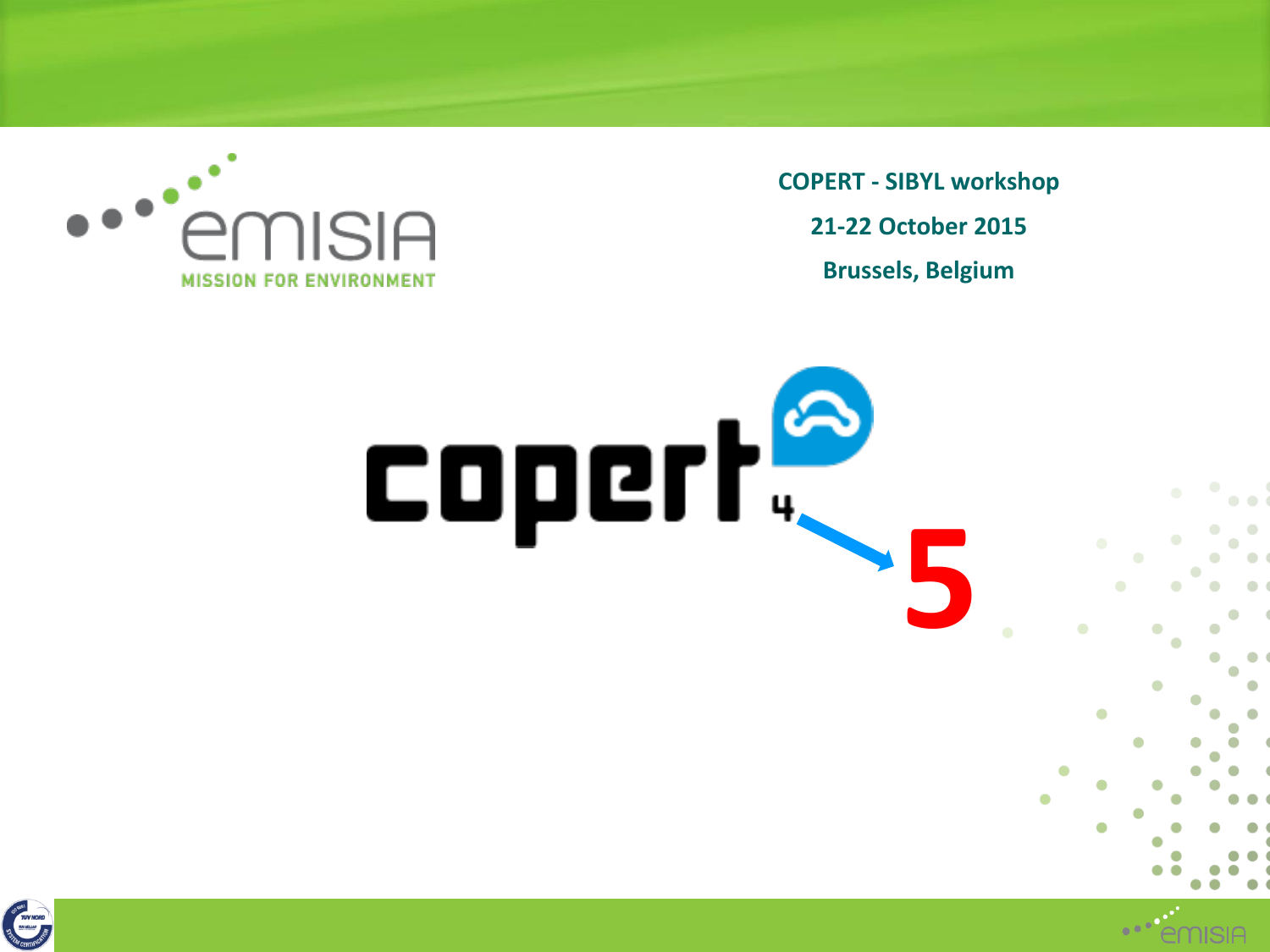## **New elements**

#### $\rightarrow$  Software improvements

- + Improved software interface
- **★** Calculation of long time series in one file
- + Automated software updates
- Other software updates (e.g. import data from the standard Excel template for the  $\text{CO}_2$  correction etc.)

#### **→ Methodological improvements**

- **→ Offering both a Tier 2 and a Tier 3 methodology**
- Urban split to peak-off peak
- Energy calculation (in addition to fuel consumption)
- Uncertainty calculations
- $+$  Automated fuel balance
- + Advanced vehicle technologies (e.g. plug-in hybrids, range extenders, etc.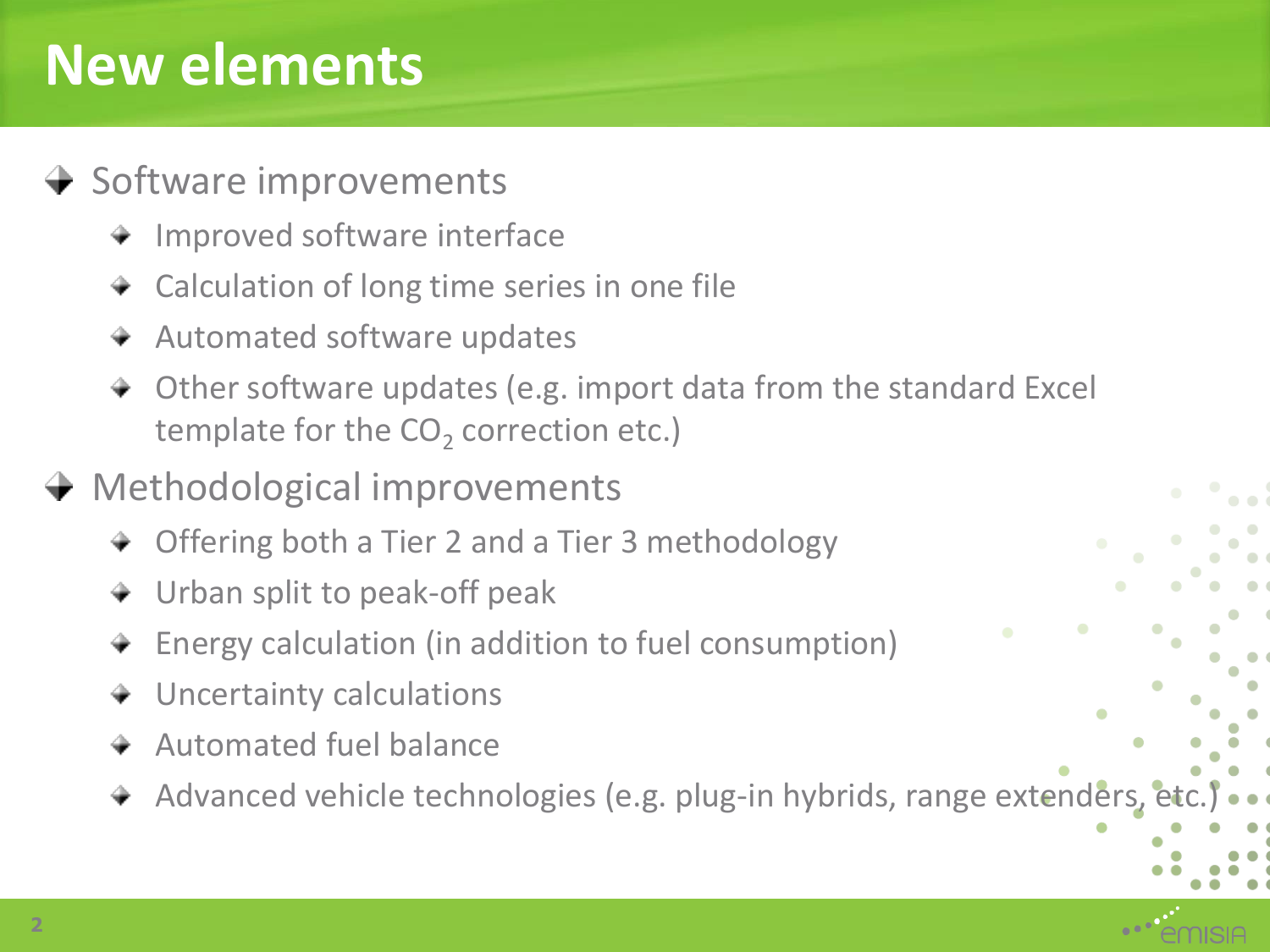## **COPERT development support group**

#### $+110$  members

- 1st step comments on COPERT 4
	- so far 65 replies
- 2<sup>nd</sup> step debugging on draft version
	- has not started yet

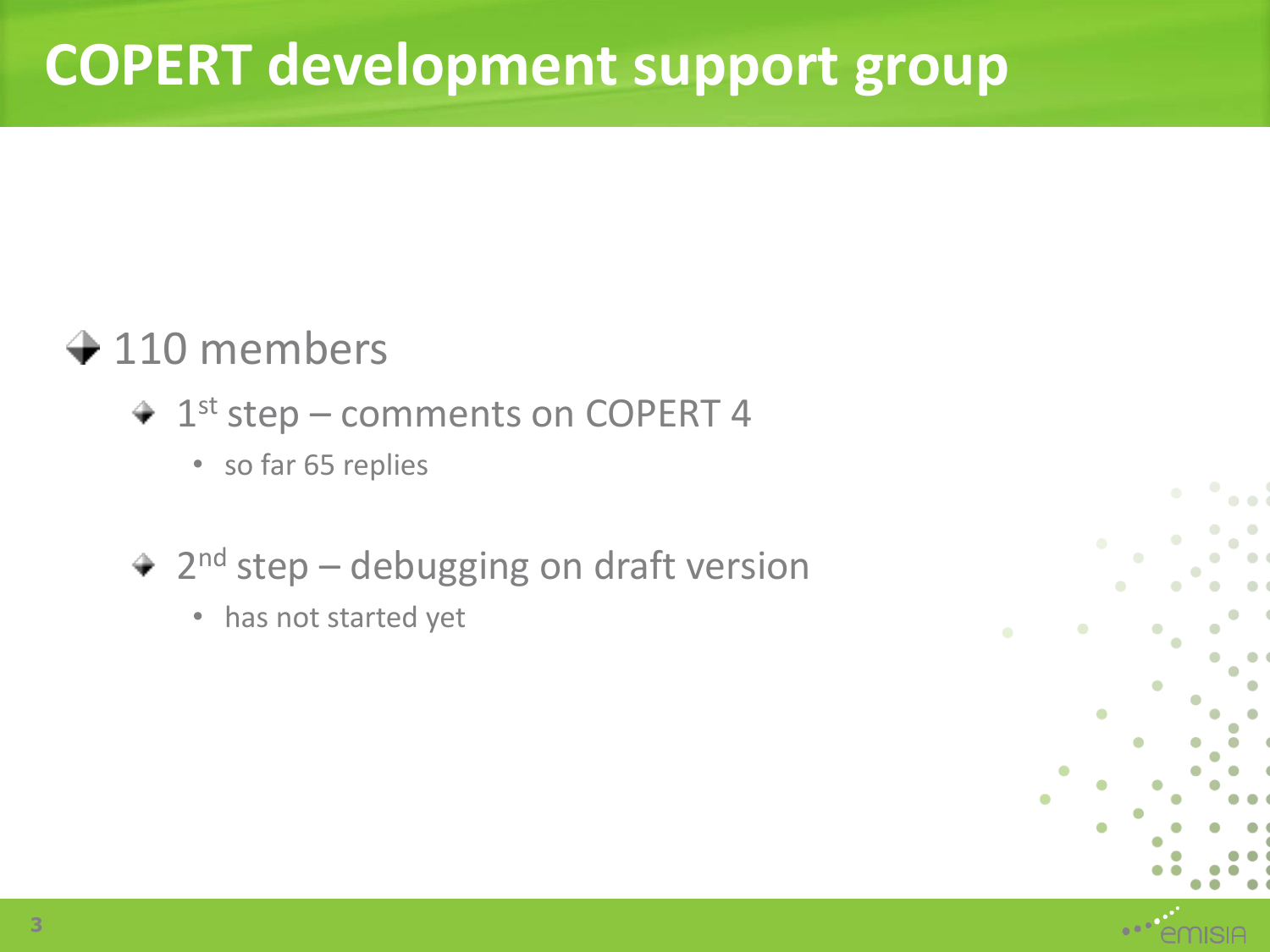## **Some statistics from the group**

 $\rightarrow$  Always – 5 : Never - 0

| <b>Question</b>               | <b>Answer</b>       |
|-------------------------------|---------------------|
| <b>Copert Usage</b>           | $\sim$ once a month |
| Save file                     | 3.2                 |
| Wizard                        | 2.4                 |
| <b>Import data from Excel</b> | 3.1                 |
| <b>Export data to Excel</b>   | 3.3                 |
| Add new vehicle type          | 1.9                 |
| $CO2$ from A/C                | 1.5                 |
| <b>Vehicle Load</b>           | 1.5                 |
| <b>Road Slope</b>             | 1.6                 |

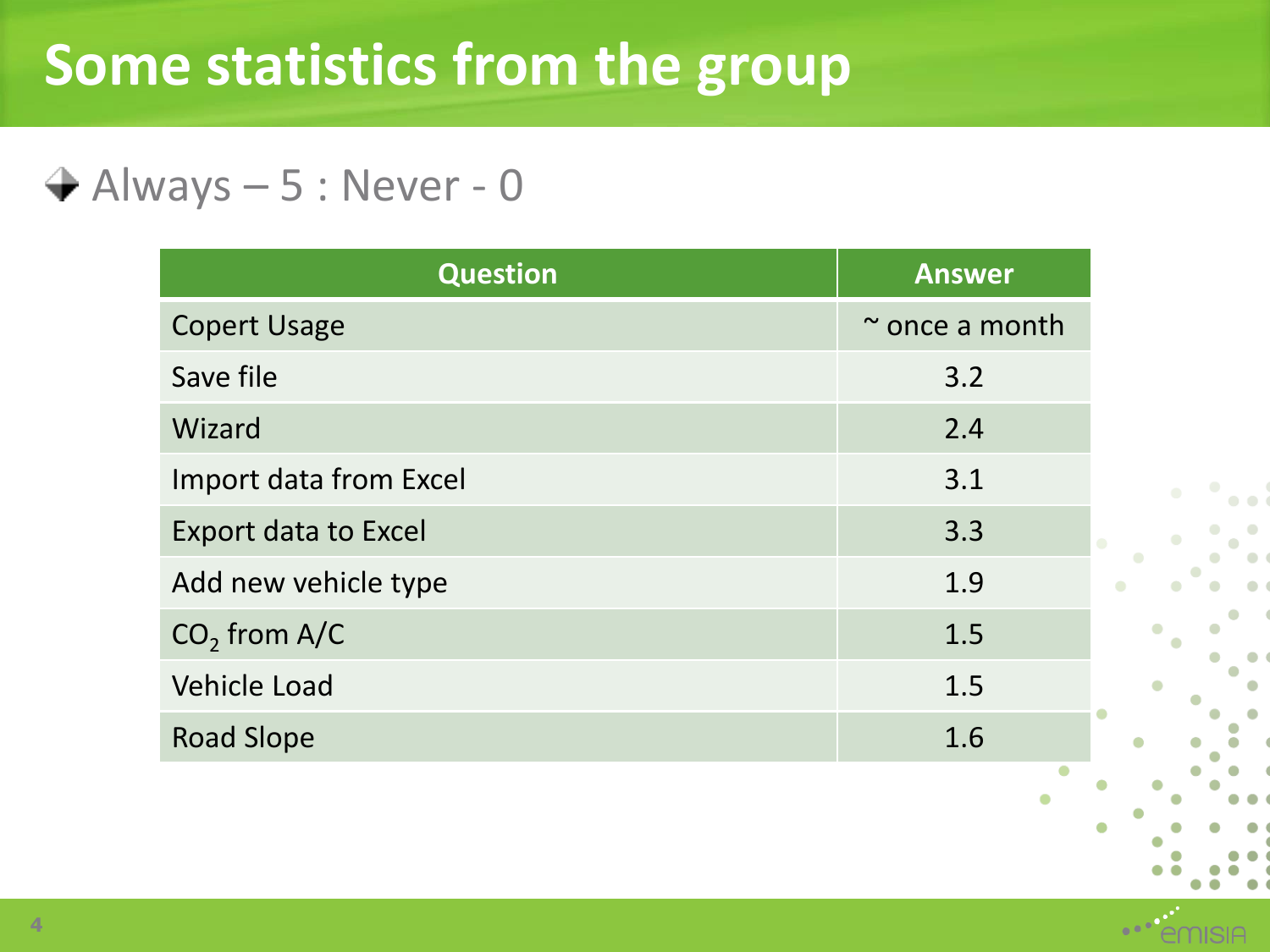## **Software improvements**

### → Interface: DevExpress

### Form design:

- $+$  Filters
- $+$  Pivot table format
- + Undo
- $+$  Track changes
- + Import/Export
- + Copy and Paste



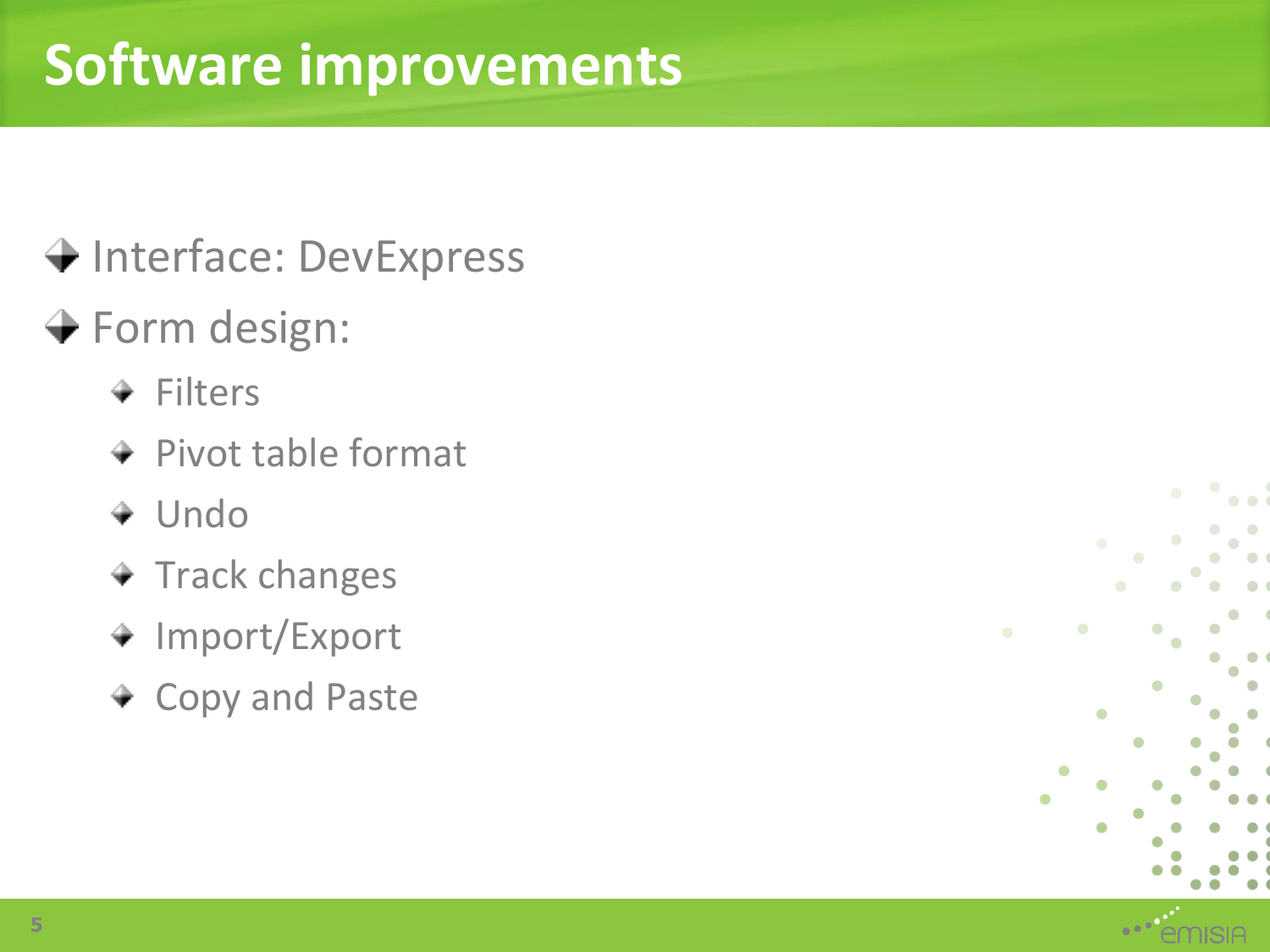# **Form design (1 of 3)**

| Category<br>Passenger Cars<br>Passenger Cars | <b>Segment</b> | <b>Vehicles</b><br>Euro      | Fuel            |                   | due             |                              |
|----------------------------------------------|----------------|------------------------------|-----------------|-------------------|-----------------|------------------------------|
|                                              |                |                              |                 |                   |                 |                              |
|                                              |                |                              |                 | Population<br>[n] | Mileage<br>[km] | <b>Fleet Mileage</b><br>[km] |
|                                              | Mini           | Euro 4                       | Petrol Unleaded | 10000             | 10000           | 10000                        |
|                                              | Mini           | Euro 5                       | Petrol Unleaded | 10000             | 10000           | 10000                        |
| Passenger Cars                               | Mini           | Euro 6                       | Petrol Unleaded | 10000             | 10000           | 10000                        |
| Passenger Cars                               | Mini           | Euro 6c                      | Petrol Unleaded | 10000             | 10000           | 10000                        |
| Passenger Cars                               | Small          | PRE ECE                      | Petrol Leaded   | 10000             | 10000           | 10000                        |
| Passenger Cars                               | Small          | ECE 15/00-01                 | Petrol Leaded   | 10000             | 10000           | 10000                        |
| Passenger Cars                               | Small          | <b>ECE 15/02</b>             | Petrol Leaded   | 10000             | 10000           | 10000                        |
| Passenger Cars                               | Small          | ECE 15/03                    | Petrol Leaded   | 10000             | 10000           | 10000                        |
| Passenger Cars                               | Small          | ECE 15/04                    | Petrol Leaded   | 10000             | 10000           | 10000                        |
| Passenger Cars                               | Small          | <b>Improved Conventional</b> | Petrol Leaded   | 10000             | 10000           | 10000                        |
| Passenger Cars                               | Small          | Open Loop                    | Petrol Unleaded | 10000             | 10000           | 10000                        |
| Passenger Cars                               | Small          | Euro 1                       | Petrol Unleaded | 10000             | 10000           | 10000                        |
| Passenger Cars                               | Small          | Euro 2                       | Petrol Unleaded | 10000             | 10000           | 10000                        |
| Passenger Cars                               | Small          | Euro 3                       | Petrol Unleaded | 10000             | 10000           | 10006                        |

 $\overline{\phantom{a}}$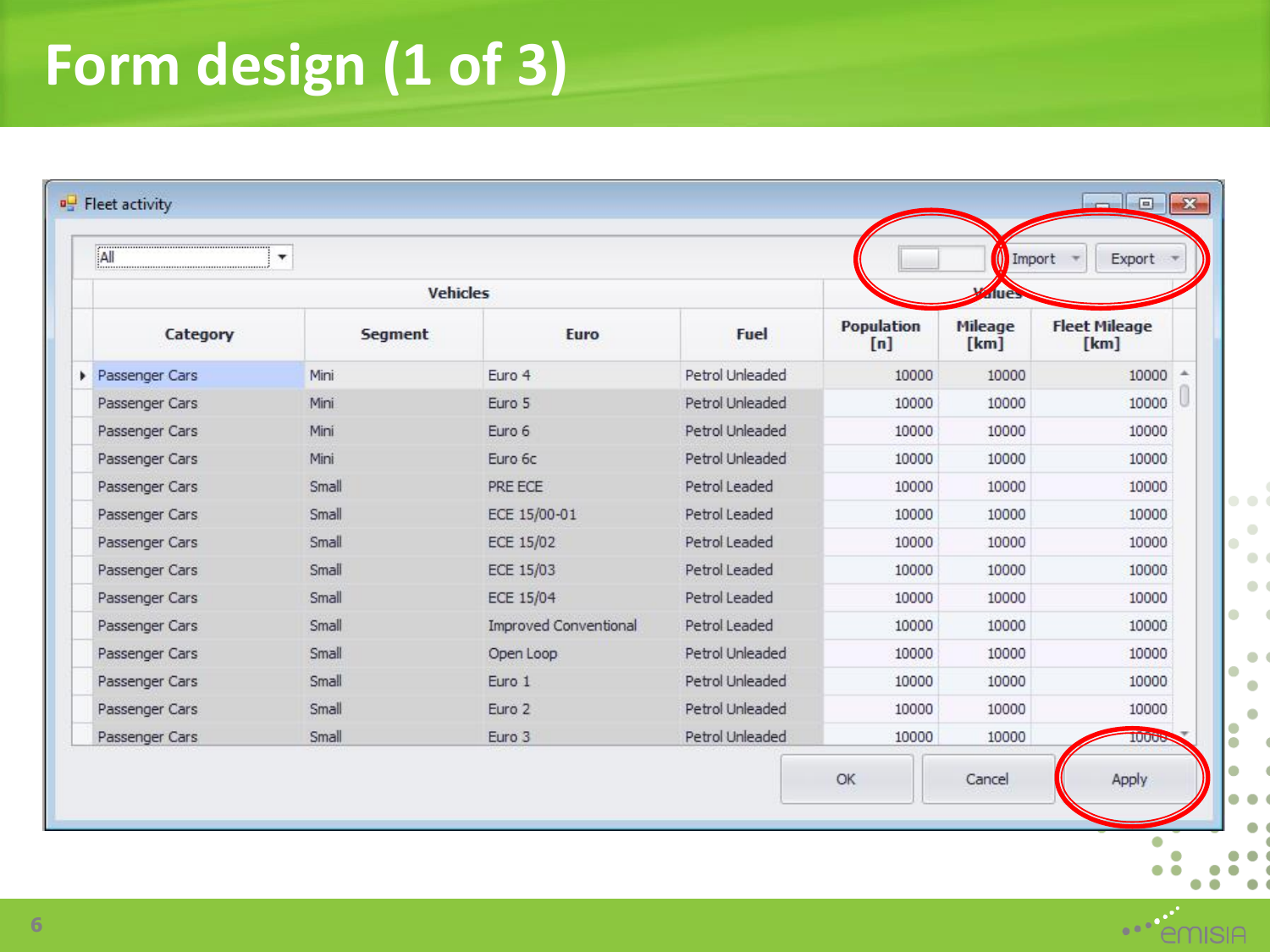# **Form design (2 of 3)**

| Segment |                 |                 |                                                                               |                                                                                        |                                    |                       |                                                                                                                                                 |                                                                                                                                                                                |         |
|---------|-----------------|-----------------|-------------------------------------------------------------------------------|----------------------------------------------------------------------------------------|------------------------------------|-----------------------|-------------------------------------------------------------------------------------------------------------------------------------------------|--------------------------------------------------------------------------------------------------------------------------------------------------------------------------------|---------|
|         | Fuel            | Euro            | Urban Peak [t]                                                                | Urban Off Peak [t]                                                                     | Rural [t]                          | Highway [t] Total [t] |                                                                                                                                                 |                                                                                                                                                                                |         |
| Mini    | Petrol Unleaded | Euro 4          | 552.6                                                                         | 552.6                                                                                  | 1,446.9                            | 1,643.0               | 4,195.2                                                                                                                                         | $\mathcal{A}$                                                                                                                                                                  |         |
|         |                 |                 |                                                                               |                                                                                        |                                    |                       |                                                                                                                                                 | 16                                                                                                                                                                             |         |
|         |                 |                 |                                                                               |                                                                                        |                                    |                       |                                                                                                                                                 |                                                                                                                                                                                |         |
|         |                 |                 |                                                                               |                                                                                        |                                    |                       |                                                                                                                                                 |                                                                                                                                                                                |         |
|         |                 |                 |                                                                               |                                                                                        |                                    |                       |                                                                                                                                                 |                                                                                                                                                                                |         |
|         |                 | Open Loop       |                                                                               | 625.7                                                                                  | 1,787.6                            | 2,234.0               |                                                                                                                                                 |                                                                                                                                                                                |         |
|         |                 | Euro 1          |                                                                               | 649.7                                                                                  | 1,697.5                            |                       |                                                                                                                                                 |                                                                                                                                                                                |         |
|         |                 | Euro 2          |                                                                               | 688.1                                                                                  |                                    |                       | 4,645.5                                                                                                                                         |                                                                                                                                                                                |         |
|         |                 | Euro 3          |                                                                               | 672.6                                                                                  |                                    |                       | 4,807.0                                                                                                                                         |                                                                                                                                                                                |         |
|         |                 | Euro 4          | 718.6                                                                         | 718.6                                                                                  | 1,771.5                            |                       | 5,065.0                                                                                                                                         |                                                                                                                                                                                |         |
|         |                 | Euro 5          | 718.6                                                                         | 718.6                                                                                  | 1,771.5                            |                       | 5,065.0                                                                                                                                         |                                                                                                                                                                                |         |
|         |                 |                 |                                                                               | Euro 6                                                                                 | 718.6                              | 718.6                 |                                                                                                                                                 |                                                                                                                                                                                | 5,065.0 |
|         |                 | Euro 6c         | 718.6                                                                         | 718.6                                                                                  |                                    |                       | 5,065.0                                                                                                                                         |                                                                                                                                                                                |         |
|         |                 |                 | 5,510.7                                                                       |                                                                                        |                                    |                       | 39,732.0                                                                                                                                        |                                                                                                                                                                                |         |
|         | Petrol Leaded   | PRE ECE         | 990.7                                                                         | 990.7                                                                                  | 2,200.1                            | 2,347.0               | 6,528.5                                                                                                                                         |                                                                                                                                                                                |         |
|         |                 | ECE 15/00-01    | 902.5                                                                         | 902.5                                                                                  | 1,853.9                            |                       | 5,480.0                                                                                                                                         |                                                                                                                                                                                |         |
|         |                 | FCF 15/02       | 823.4                                                                         |                                                                                        |                                    |                       | 5.389.1                                                                                                                                         |                                                                                                                                                                                |         |
|         | Small           | Petrol Unleaded | Euro 5<br>Euro 6<br>Euro 6c<br>Petrol Unleaded Total<br>Petrol Unleaded Total | 552.6<br>552.6<br>552.6<br>2,210.4<br>625.7<br>649.7<br>688.1<br>672.6<br>$\leftarrow$ | 552.6<br>552.6<br>552.6<br>2,210.4 | 1,446.9<br>1,446.9    | 1,643.0<br>1,643.0<br>1,643.0<br>1,446.9<br>5,787.7<br>1,749.6<br>1,606.7<br>1,721.4<br>1,771.5<br>1,771.5<br>5,510.7 13,899.1<br>823.4 1.827.2 | 4,195.2<br>4,195.2<br>4,195.2<br>6,572.1<br>16,780.7<br>5,273.0<br>4,746.4<br>1,662.5<br>1,740.5<br>1,856.2<br>1,856.2<br>1,856.2<br>1,856.2<br>14,811.5<br>1,821.1<br>1.915.0 |         |

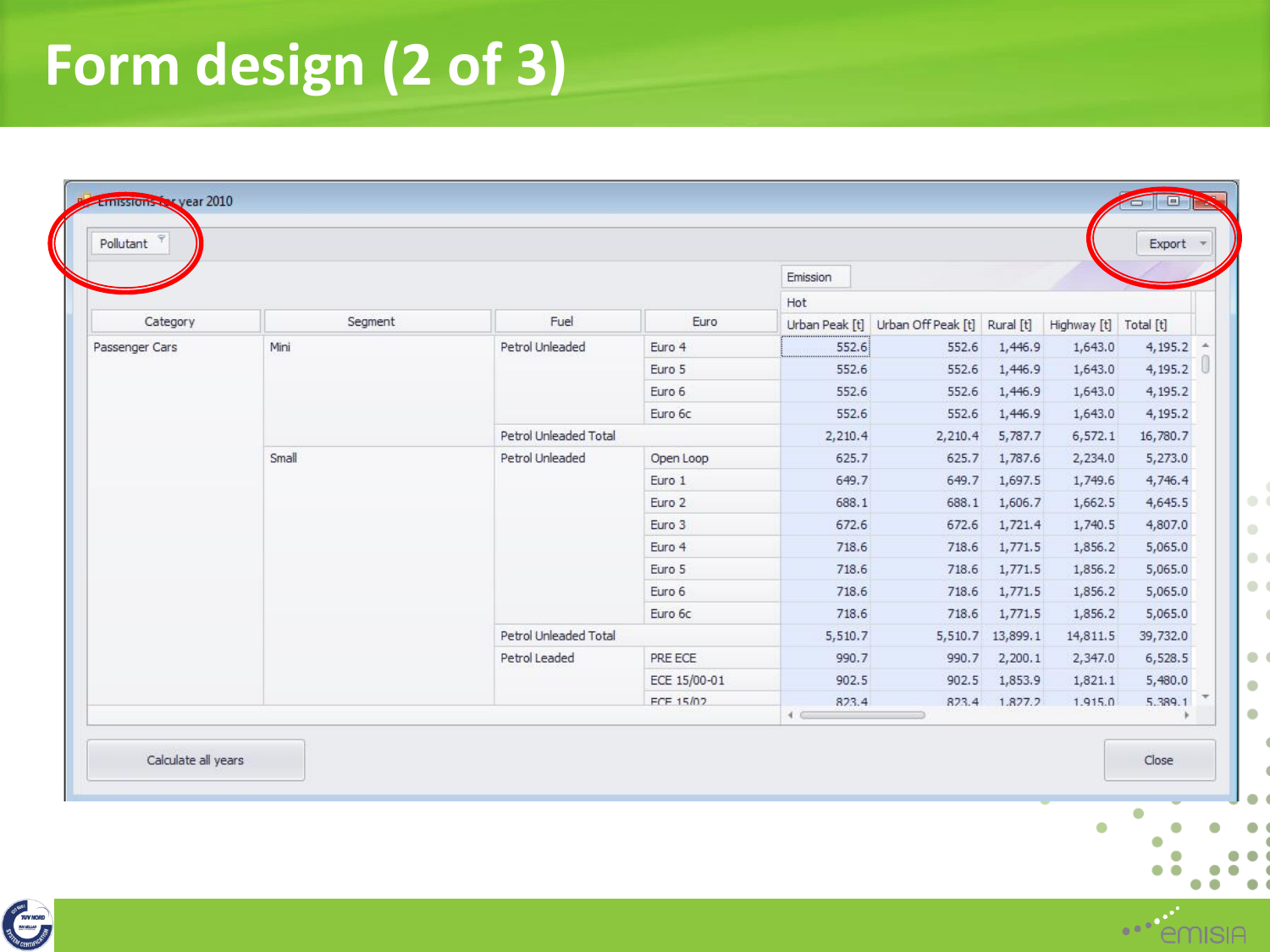# **Form design (3 of 3)**

| Pollutant<br>Euro                                                                                                            | Segment         |                |                    |                       |             |                          |              |  |  |  |
|------------------------------------------------------------------------------------------------------------------------------|-----------------|----------------|--------------------|-----------------------|-------------|--------------------------|--------------|--|--|--|
|                                                                                                                              | Segment         | Emission       |                    |                       |             |                          |              |  |  |  |
| Fuel<br>Category<br>Petrol Unleaded<br>Petrol Leaded<br>Diesel<br>Light Commercial Vehicles Total<br>Petrol Leaded<br>Diesel | Hot.            |                |                    |                       |             | Cold                     |              |  |  |  |
|                                                                                                                              |                 | Urban Peak [t] | Urban Off Peak [t] | Rural [t]             | Highway [t] | Total [t]                | Urban Pea    |  |  |  |
| Passenger Cars Total                                                                                                         |                 | 100,746.6      |                    | 100,746.6 269,392.4   | 285,419.0   | 756,304.5                | $26,025.1 -$ |  |  |  |
| Light Commercial Vehicles                                                                                                    |                 | 23,366.4       |                    | 23,366.4 51,978.8     | 49, 442.2   | 148, 153.9               | 8,652.0      |  |  |  |
|                                                                                                                              |                 | 3,456.3        | 3,456.3            | 7,522.8               | 7,004.4     | 21,439.8                 | 1,056.0      |  |  |  |
|                                                                                                                              |                 | 22,538.0       | 22,538.0           | 58,711.1              | 68,847.7    | 172,634.9                | 4,369.       |  |  |  |
|                                                                                                                              |                 | 49,360.8       |                    | 49,360.8 118,212.7    | 125,294.4   | 342,228.6                | 14,077.      |  |  |  |
| <b>Heavy Duty Trucks</b>                                                                                                     |                 | 2,101.9        | 2,101.9            | 5,769.5               | 5,969.4     | 15,942.6                 |              |  |  |  |
|                                                                                                                              |                 | 311,528.6      |                    | 311,528.6 727,703.7   |             | 661,416.9 2,012,177.7    |              |  |  |  |
| Heavy Duty Trucks Total                                                                                                      |                 | 313,630.4      |                    | 313,630.4 733,473.2   |             | 667, 386.3 2, 028, 120.3 |              |  |  |  |
| <b>Buses</b>                                                                                                                 | Diesel          | 119,091.3      |                    | 119,091.3 272,943.1   | 240,579.2   | 751,704.8                |              |  |  |  |
|                                                                                                                              | CNG             | 23,536.4       |                    | 23,536.4 81,280.6     | 79,524.0    | 207,877.3                |              |  |  |  |
|                                                                                                                              | Biodiesel       | 21,489.4       |                    | 21,489.4 52,455.9     | 48,568.0    | 144,002.7                |              |  |  |  |
| <b>Buses Total</b>                                                                                                           | Petrol Unleaded | 164,117.0      |                    | 164, 117.0 406, 679.6 |             | 368,671.2 1,103,584.9    |              |  |  |  |
| L-Category                                                                                                                   |                 | 6,269.4        | 6,269.4            | 18,054.8              | 20,789.9    | 51,383.5                 |              |  |  |  |
|                                                                                                                              | Petrol Leaded   | 8,555.7        | 8,555.7            | 25,554.4              | 29, 125.4   | 71,791.3                 |              |  |  |  |
|                                                                                                                              | Diesel          | 2,793.2        | 2,793.2            | 7,777.4               | 8,265.2     | 21,628.9                 | 541.5        |  |  |  |
| L-Category Total                                                                                                             |                 | 17,618.2       |                    | 17,618.2 51,386.7     | 58,180.5    | 144,803.7                | 541.!        |  |  |  |
|                                                                                                                              |                 | $\leftarrow$   |                    |                       |             |                          |              |  |  |  |

 $\bullet$ 

**SIA** 

 $\bullet$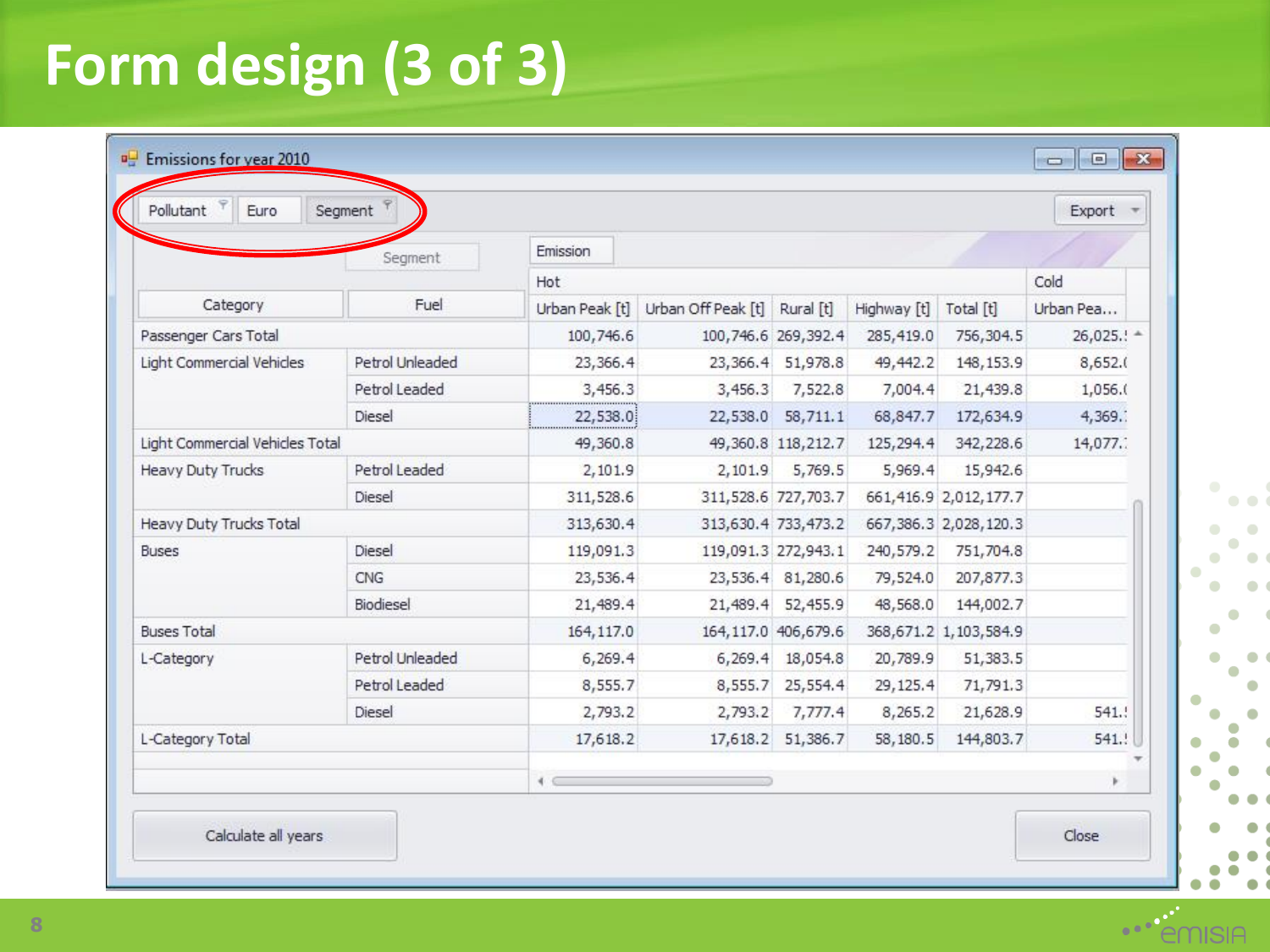## **Other improvements**

#### $\rightarrow$  Time series

|                         | <b>COPERT 4</b>        | <b>COPERT 5</b>    |
|-------------------------|------------------------|--------------------|
| <b>COPERT file</b>      | Access mdb file        | <b>SQL compact</b> |
| Temporal analysis       | 7-10 years in one file | 80 years           |
| <b>Calculation time</b> | 2 min per year         | 10 sec per year    |
| File size               | Unzipped file          | Zipped file        |

- $\rightarrow$  Notification for software updates
- $\rightarrow$  Import/Export for all input information and results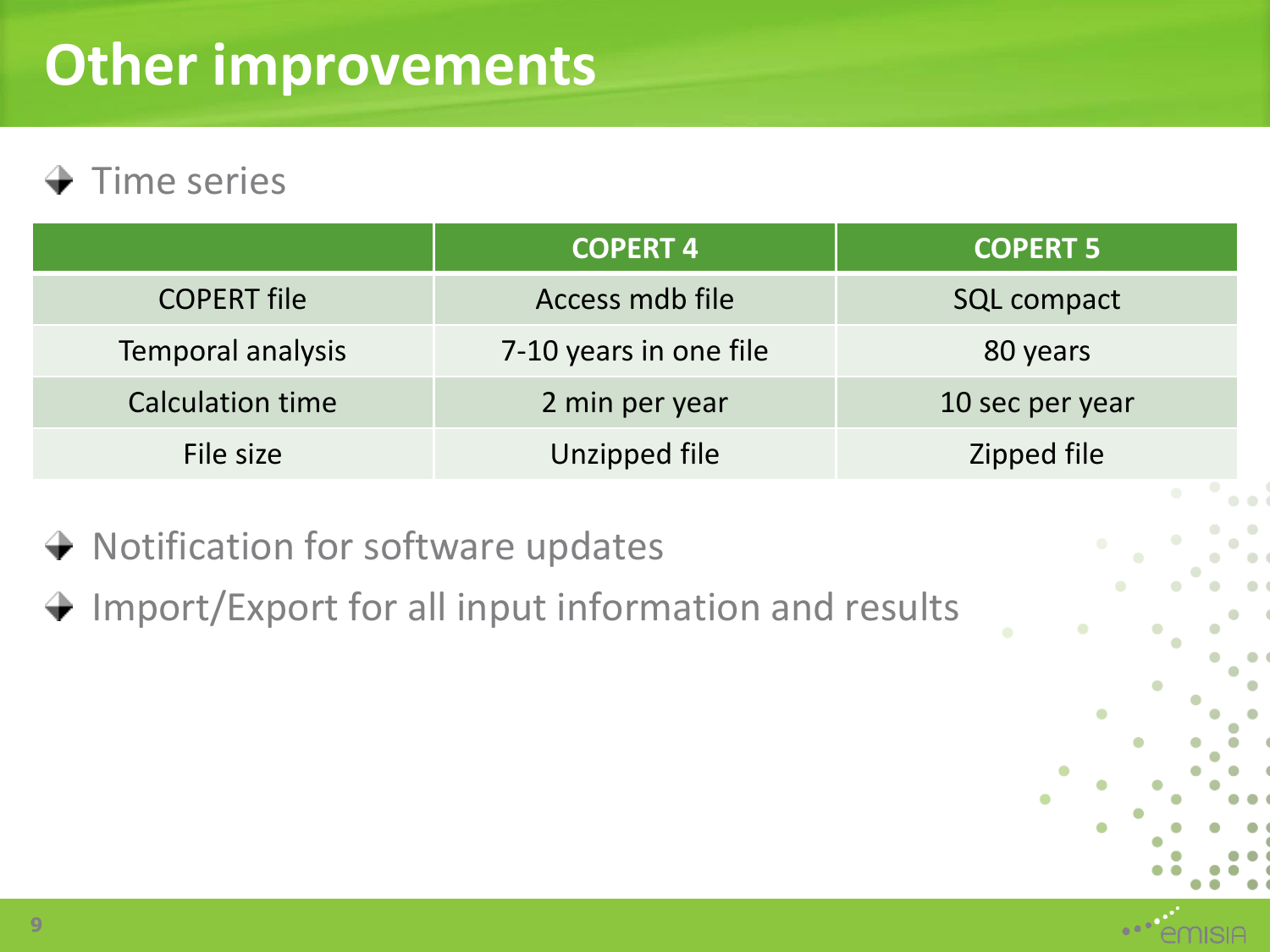## **Methodological improvements**

### **→ Tier 2 and a Tier 3 methodology**

- $+$  Tier 3 structure is in being tested
- + Tier 2 under development
- **→ Uncertainty calculations** 
	- Under development
- $\rightarrow$  Automated fuel balance
	- $*$  Step 1: fuel consumption calculation
	- + Step 2: statistical fuel consumption user data input
	- + Step 3: mileage correction based on statistical fuel consumption
	- + Step 4: remaining pollutants emission calculation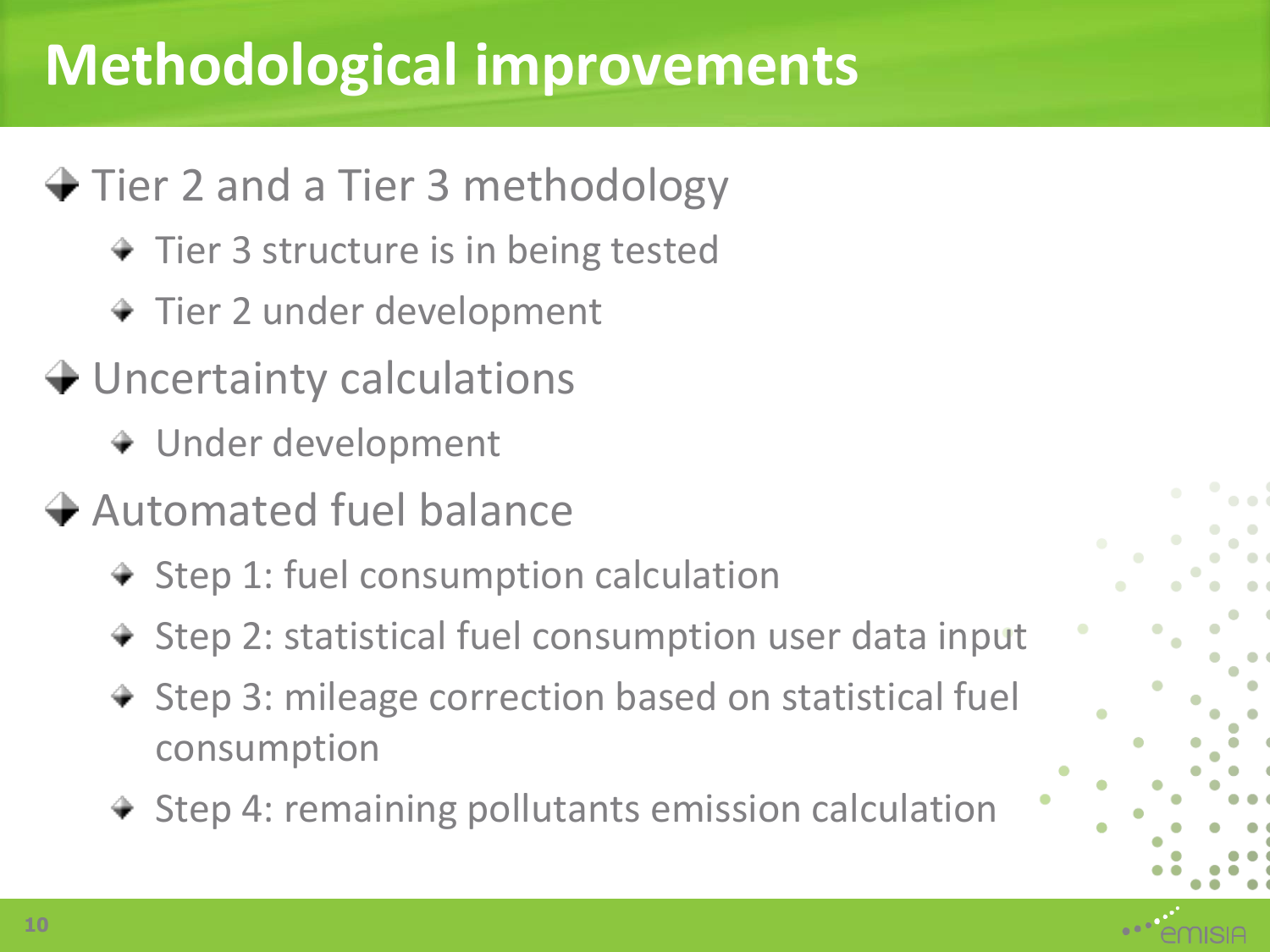## **Extension of vehicle categories**

| Category                         | <b>Segment</b>             | Category          | Segment                                        |
|----------------------------------|----------------------------|-------------------|------------------------------------------------|
| Passenger Cars                   | <b>Mini</b>                | <b>Buses</b>      | Urban Buses Midi <= 15 t                       |
| Passenger Cars                   | <b>Small</b>               | <b>Buses</b>      | Urban Buses Standard 15 - 18 t                 |
| Passenger Cars                   | <b>Medium</b>              | <b>Buses</b>      | Urban Buses Articulated >18 t                  |
| Passenger Cars                   | <b>Large-SUV-Executive</b> | <b>Buses</b>      | Coaches Standard <= 18 t                       |
| <b>Light Commercial Vehicles</b> | <b>Petrol N1-I</b>         | <b>Buses</b>      | Coaches Articulated > 18 t                     |
| <b>Light Commercial Vehicles</b> | <b>Petrol N1-II</b>        | <b>Buses</b>      | <b>Urban CNG Buses</b>                         |
| <b>Light Commercial Vehicles</b> | <b>Petrol N1-III</b>       | <b>Buses</b>      | <b>Urban Biodiesel Buses</b>                   |
| <b>Light Commercial Vehicles</b> | <b>Diesel N1-I</b>         | <b>L-Category</b> | Mopeds 2-stroke <50 cm <sup>3</sup>            |
| <b>Light Commercial Vehicles</b> | <b>Diesel N1-II</b>        | <b>L-Category</b> | Mopeds 4-stroke <50 cm <sup>3</sup>            |
| <b>Light Commercial Vehicles</b> | <b>Diesel N1-III</b>       | <b>L-Category</b> | Motorcycles 2-stroke > 50 cm <sup>3</sup>      |
| <b>Heavy Duty Trucks</b>         | Gasoline $>3,5$ t          | <b>L-Category</b> | Motorcycles 4-stroke <250 cm <sup>3</sup>      |
| <b>Heavy Duty Trucks</b>         | Rigid $\epsilon$ =7,5t     | <b>L-Category</b> | Motorcycles 4-stroke 250 - 750 cm <sup>3</sup> |
| <b>Heavy Duty Trucks</b>         | Rigid 7,5 - 12 t           | <b>L-Category</b> | Motorcycles 4-stroke >750 cm <sup>3</sup>      |
| <b>Heavy Duty Trucks</b>         | Rigid 12 - 14 t            | <b>L-Category</b> | Quad                                           |
| <b>Heavy Duty Trucks</b>         | Rigid 14 - 20 t            | <b>L-Category</b> | <b>Micro-car</b>                               |
| <b>Heavy Duty Trucks</b>         | Rigid 20 - 26 t            |                   |                                                |
| <b>Heavy Duty Trucks</b>         | Rigid 26 - 28 t            |                   |                                                |
| <b>Heavy Duty Trucks</b>         | Rigid 28 - 32 t            |                   |                                                |
| <b>Heavy Duty Trucks</b>         | Rigid $>32$ t              |                   |                                                |
| <b>Heavy Duty Trucks</b>         | Articulated 14 - 20 t      |                   |                                                |
| <b>Heavy Duty Trucks</b>         | Articulated 20 - 28 t      |                   |                                                |
| <b>Heavy Duty Trucks</b>         | Articulated 28 - 34 t      |                   |                                                |
| <b>Heavy Duty Trucks</b>         | Articulated 34 - 40 t      |                   |                                                |
| <b>Heavy Duty Trucks</b>         | Articulated 40 - 50 t      |                   |                                                |
| <b>Heavy Duty Trucks</b>         | Articulated 50 - 60 t      |                   |                                                |

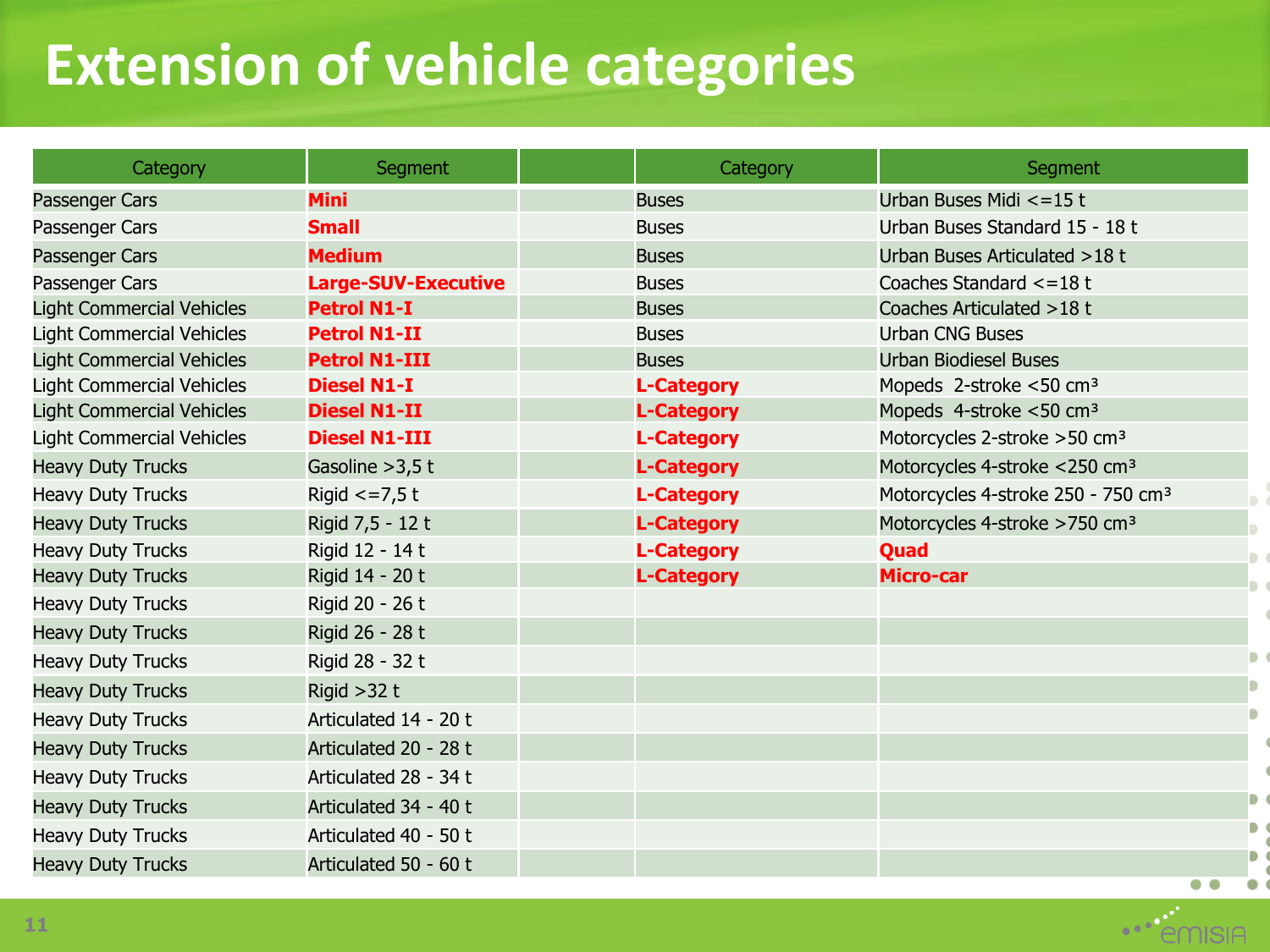### **Advanced vehicle technologies**

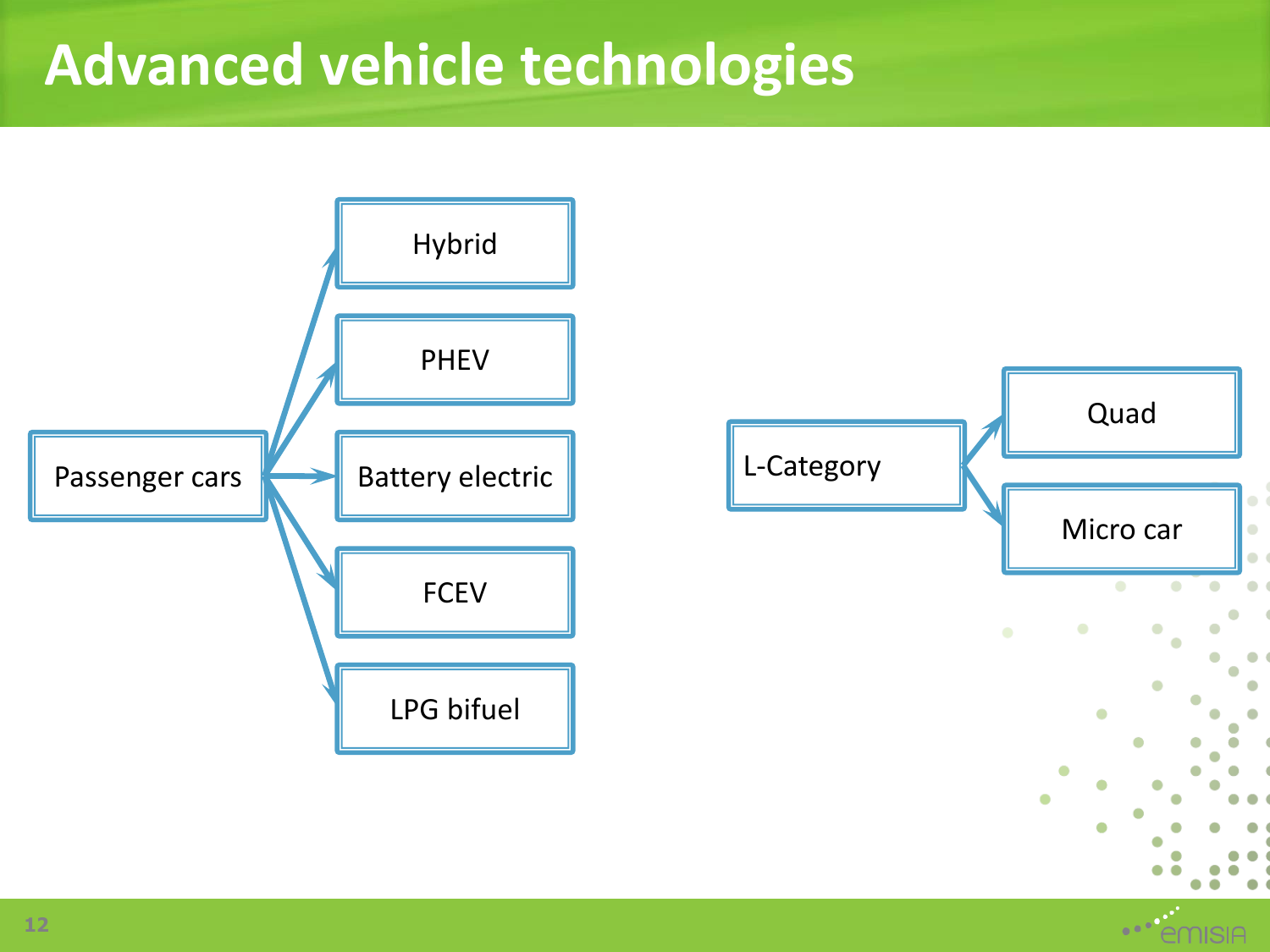| <b>Category</b>                  | Fuel 1                 | Fuel 2                 | Tech 1                   | Tech <sub>2</sub> | Tech <sub>3</sub> | Tech <sub>4</sub> |
|----------------------------------|------------------------|------------------------|--------------------------|-------------------|-------------------|-------------------|
| Passenger Cars                   | Petrol                 |                        | PFI                      | <b>GDI</b>        |                   |                   |
| Passenger Cars                   | Diesel                 |                        | $\overline{\phantom{a}}$ | <b>DPF</b>        |                   | DPF+SCR           |
| Passenger Cars                   | H <sub>2</sub>         |                        |                          |                   |                   |                   |
| Passenger Cars                   | <b>LPG</b>             | <b>Petrol Unleaded</b> |                          |                   |                   |                   |
| Passenger Cars                   | <b>CNG</b>             | <b>Petrol Unleaded</b> |                          |                   |                   |                   |
| Passenger Cars                   | Electricity            | <b>Petrol Unleaded</b> |                          |                   |                   |                   |
| <b>Light Commercial Vehicles</b> | <b>Petrol Unleaded</b> |                        | PFI                      | <b>GDI</b>        |                   |                   |
| <b>Light Commercial Vehicles</b> | Diesel                 |                        |                          | <b>DPF</b>        |                   | DPF+SCR           |
| <b>Heavy Duty Trucks</b>         | <b>Diesel</b>          |                        |                          | <b>DPF</b>        | <b>SCR</b>        | DPF+SCR           |
| <b>Buses</b>                     | Biodiesel              |                        |                          | <b>DPF</b>        | <b>SCR</b>        | DPF+SCR           |
| L-Category                       | Petrol Leaded          |                        |                          |                   |                   |                   |
| L-Category                       | Petrol Unleaded        |                        |                          |                   |                   |                   |
| L-Category                       | <b>Diesel</b>          |                        |                          |                   |                   |                   |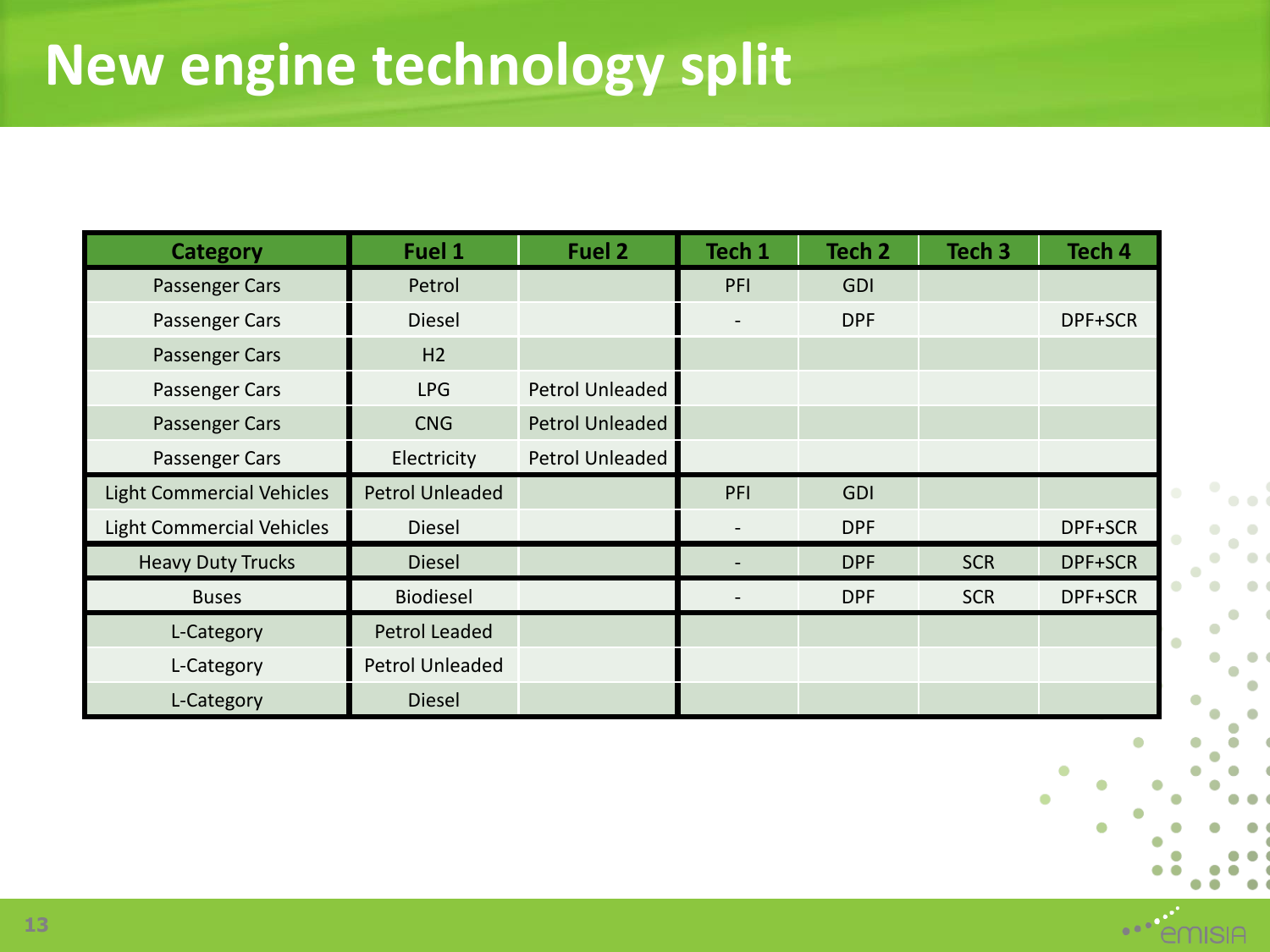## **Biofuels**



**IISIA**